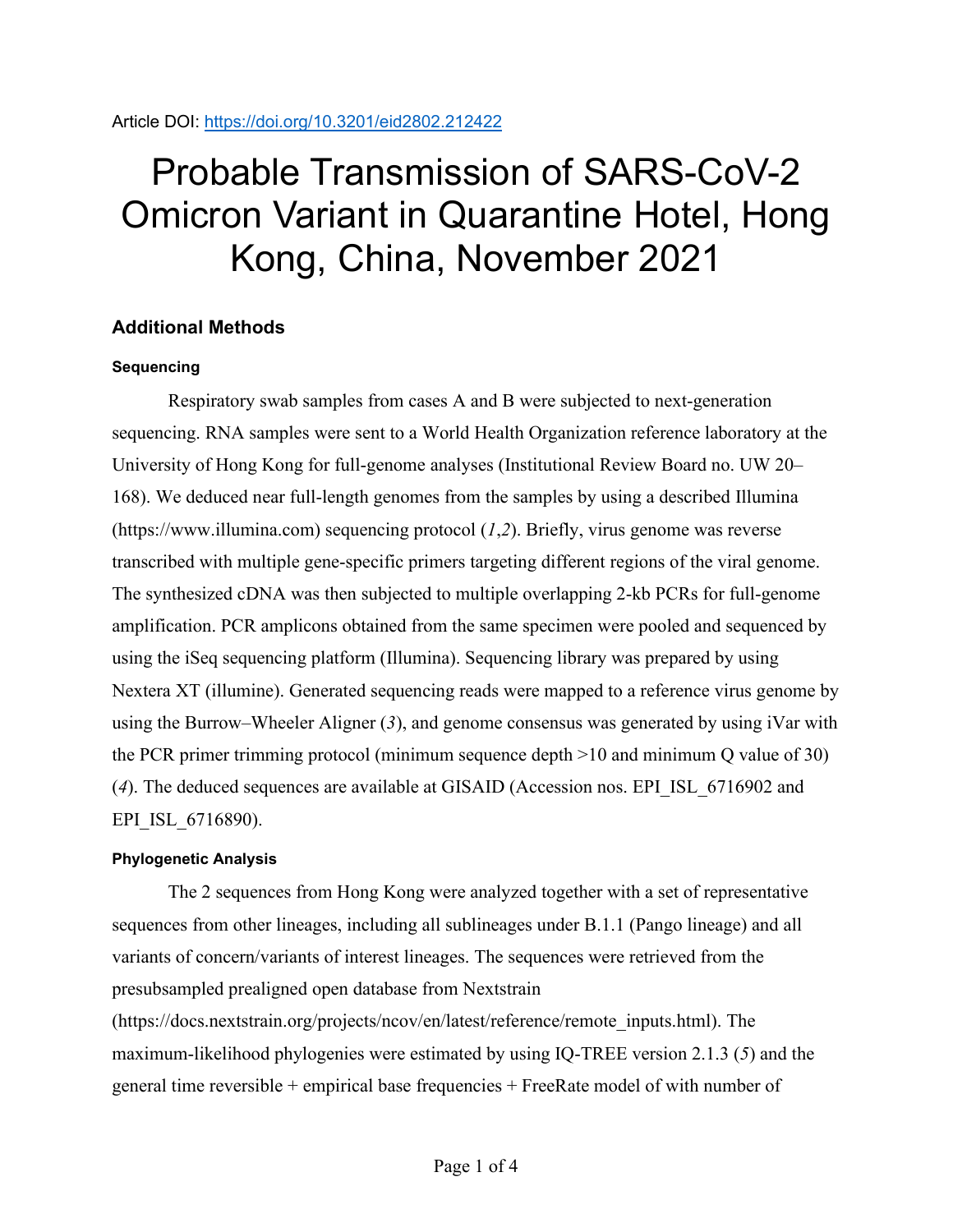categories of 2 nucleotide substitution model with Wuhan-Hu-1 (GenBank accession no. MN908947.3) as the outgroup. Dating of the tree were performed by using IQ-TREE LSD2 with specifications "–date-root 2019-12-26–date-ci 100–date-options \"-l −1\"."

#### **Mutation Analysis**

The lineages defining mutations (or lineage specific mutations) for different variants of concern/variants of interest (Figure, panel B) were curated from 3 public databases (https://covariants.org/shared-mutations, https://github.com/cov-lineages/constellations, and https://outbreak.info/). Detailed analyzing scripts used in the study can be accessed in a GitHub repository (https://github.com/Leo-Poon-Lab/Detection-of-B.1.1.529-variant-in-Hong-Kong).

#### **References**

- 1. Choi EM, Chu DK, Cheng PK, Tsang DN, Peiris M, Bausch DG, et al. In-flight transmission of SARS-CoV-2. Emerg Infect Dis. 2020;26:2713–6. [PubMed](https://www.ncbi.nlm.nih.gov/entrez/query.fcgi?cmd=Retrieve&db=PubMed&list_uids=32946370&dopt=Abstract) <https://doi.org/10.3201/eid2611.203254>
- 2. Sit TH, Brackman CJ, Ip SM, Tam KW, Law PY, To EM, et al. Infection of dogs with SARS-CoV-2. Nature. 2020;586:776–8. [PubMed](https://www.ncbi.nlm.nih.gov/entrez/query.fcgi?cmd=Retrieve&db=PubMed&list_uids=32408337&dopt=Abstract) <https://doi.org/10.1038/s41586-020-2334-5>
- 3. Vasimuddin M, Misra S, Li H, Aluru S. Efficient architecture-aware acceleration of BWA-MEM for multicore systems. In: 33rd IEEE International Parallel and Distributed Processing Symposium (IPDPS), 2019. Rio de Janeiro, May 20‒24, 2019. p. 314–24.
- 4. Grubaugh ND, Gangavarapu K, Quick J, Matteson NL, De Jesus JG, Main BJ, et al. An ampliconbased sequencing framework for accurately measuring intrahost virus diversity using PrimalSeq and iVar. Genome Biol. 2019;20:8. [PubMed](https://www.ncbi.nlm.nih.gov/entrez/query.fcgi?cmd=Retrieve&db=PubMed&list_uids=30621750&dopt=Abstract) <https://doi.org/10.1186/s13059-018-1618-7>
- 5. Minh BQ, Schmidt HA, Chernomor O, Schrempf D, Woodhams MD, von Haeseler A, et al. IQ-TREE 2: new models and efficient methods for phylogenetic inference in the genomic era. Mol Biol Evol. 2020;37:1530–4. [PubMed](https://www.ncbi.nlm.nih.gov/entrez/query.fcgi?cmd=Retrieve&db=PubMed&list_uids=32011700&dopt=Abstract) <https://doi.org/10.1093/molbev/msaa015>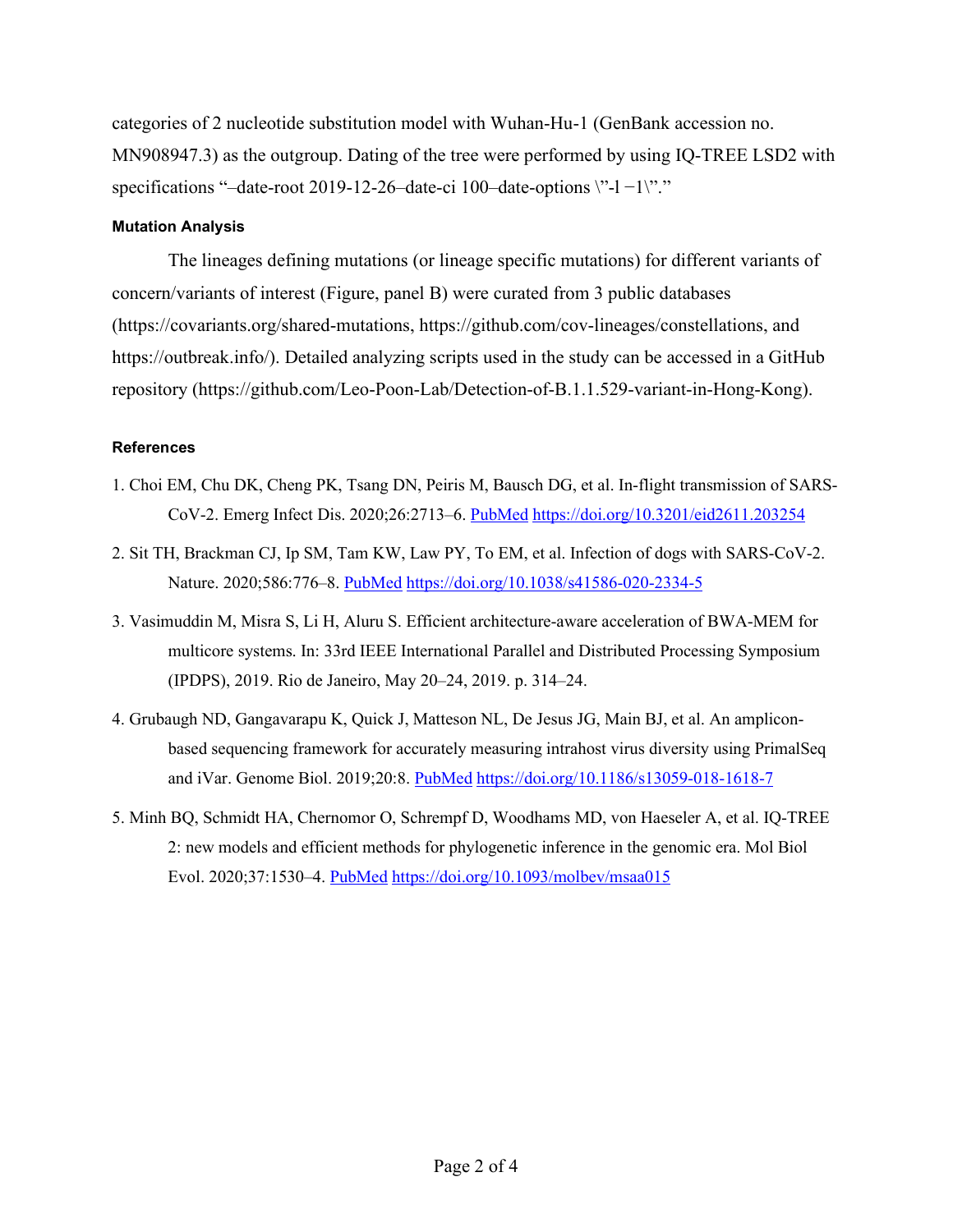|  |  |  | Appendix Table 1. Nucleotide divergences between viral sequences of case A with other Omicron virus sequences |  |  |  |  |  |  |
|--|--|--|---------------------------------------------------------------------------------------------------------------|--|--|--|--|--|--|
|--|--|--|---------------------------------------------------------------------------------------------------------------|--|--|--|--|--|--|

|                                                                                                    |                          | No. nucleotide |
|----------------------------------------------------------------------------------------------------|--------------------------|----------------|
|                                                                                                    | No. nucleotide           | divergences in |
| Reference sequence (case A)                                                                        | divergences <sup>*</sup> | spike gene*    |
| hCoV-19/Botswana/R40B59 BHP 3321001248/2021 IEPI ISL 6640916 2021-11-11                            |                          |                |
| hCoV-19/Botswana/R40B60 BHP 3321001247/2021 EPI ISL 6640917 2021-11-11                             |                          |                |
| Case B+                                                                                            |                          |                |
| hCoV-19/South Africa/NICD-N21607-DX64624/2021 EPI ISL 6647962 2021-11-16                           |                          |                |
| hCoV-19/Botswana/R40B58 BHP 3321001245/2021 EPI ISL 6640919 2021-11-11                             |                          |                |
| hCoV-19/South Africa/NICD-N21600-DX03569/2021IEPI ISL 664795612021-11-14                           |                          |                |
| hCoV-19/South Africa/NICD-N21602-DX040380/2021 EPI ISL 6647957 2021-11-15                          |                          |                |
| hCoV-19/South Africa/NICD-N21605-DX64490/2021 EPI ISL 6647960 2021-11-15                           |                          |                |
| hCoV-19/South Africa/NICD-N21603-DX64204/2021 EPI ISL 6647958 2021-11-16                           |                          |                |
| hCoV-19/South Africa/NICD-N21604-DX64219/2021   EPI ISL 6647959   2021-11-16                       |                          |                |
| USA/ID-CDC-LC0011682/2021 (B.1.1.519)                                                              | 55                       | 27             |
| Wuhan-Hu-1/2019                                                                                    | 54                       | 30             |
| Ambiquous or deleted nucleotide regions in these published sequences are excluded in the analysis. |                          |                |

†Viral sequence of case B differs from that of case A by 1 nt (nt position G6167C) and this mutation cannot be found in other reported Omicron virus variant sequences.

| <b>Appendix Table 2.</b> Nonsynonymous mutations found in VOC Omicron* |  |  |  |
|------------------------------------------------------------------------|--|--|--|
|                                                                        |  |  |  |

| Appendix Table 2. Nonsynonymous mutations found in VOC Omicron* |                      |                        |
|-----------------------------------------------------------------|----------------------|------------------------|
| Gene                                                            | Mutation             | Frequency in GISAID, % |
| NSP3                                                            | K38R                 | 0.01                   |
| NSP3                                                            | V1069I               | 0.02                   |
| NSP3                                                            | S1265del             | 0.02                   |
| NSP3                                                            | L1266I               | 0.02                   |
| NSP3                                                            | A1892T               | 0.00                   |
| NSP4                                                            | T492I                | 46.49                  |
| NSP <sub>5</sub>                                                | P132H                | 0.01                   |
| NSP6                                                            | L105del              | 0.02                   |
| NSP6                                                            | S <sub>106</sub> del | 25.59                  |
| NSP6                                                            | G107del              | 25.59                  |
| NSP6                                                            | <b>I189V</b>         | 0.03                   |
| NSP <sub>12</sub>                                               | P323L                | 96.94                  |
| NSP <sub>14</sub>                                               | 142V                 | 0.00                   |
| Spike                                                           | A67V                 | 0.37                   |
| Spike                                                           | H69del               | 21.90                  |
| Spike                                                           | V70del               | 21.93                  |
| Spike                                                           | T95I                 | 20.79                  |
| Spike                                                           | G142D                | 32.16                  |
| Spike                                                           | V <sub>143del</sub>  | 0.13                   |
| Spike                                                           | Y144del              | 21.66                  |
| Spike                                                           | Y145del              | 19.25                  |
| Spike                                                           | N211del/L212l        | 0.02/0.01              |
| Spike                                                           | G339D                | 0.01                   |
| Spike                                                           | S371L                | 0.00                   |
| Spike                                                           | S373P                | 0.01                   |
| Spike                                                           | S375F                | 0.00                   |
| Spike                                                           | <b>K417N</b>         | 0.86                   |
| Spike                                                           | <b>N440K</b>         | 0.17                   |
| Spike                                                           | G446S                | 0.01                   |
| Spike                                                           | <b>S477N</b>         | 1.36                   |
| Spike                                                           | T478K                | 51.35                  |
| Spike                                                           | E484A                | 0.02                   |
| Spike                                                           | Q493R                | 0.01                   |
| Spike                                                           | G496S                | 0.01                   |
| Spike                                                           | Q498R                | 0.00                   |
| Spike                                                           | N501Y                | 24.94                  |
| Spike                                                           | Y505H                | 0.00                   |
| Spike                                                           | T547K                | 0.01                   |
| Spike                                                           | D614G                | 98.81                  |
| Spike                                                           | H655Y                | 2.32                   |
| Spike                                                           | N679K                | 0.10                   |
| Spike                                                           | P681H                | 23.51                  |
| Spike                                                           | N764K                | 0.01                   |
| Spike                                                           | D796Y                | 0.08                   |
| Spike                                                           | <b>N856K</b>         | 0.00                   |
| Spike                                                           | Q954H                | 0.00                   |
|                                                                 |                      |                        |